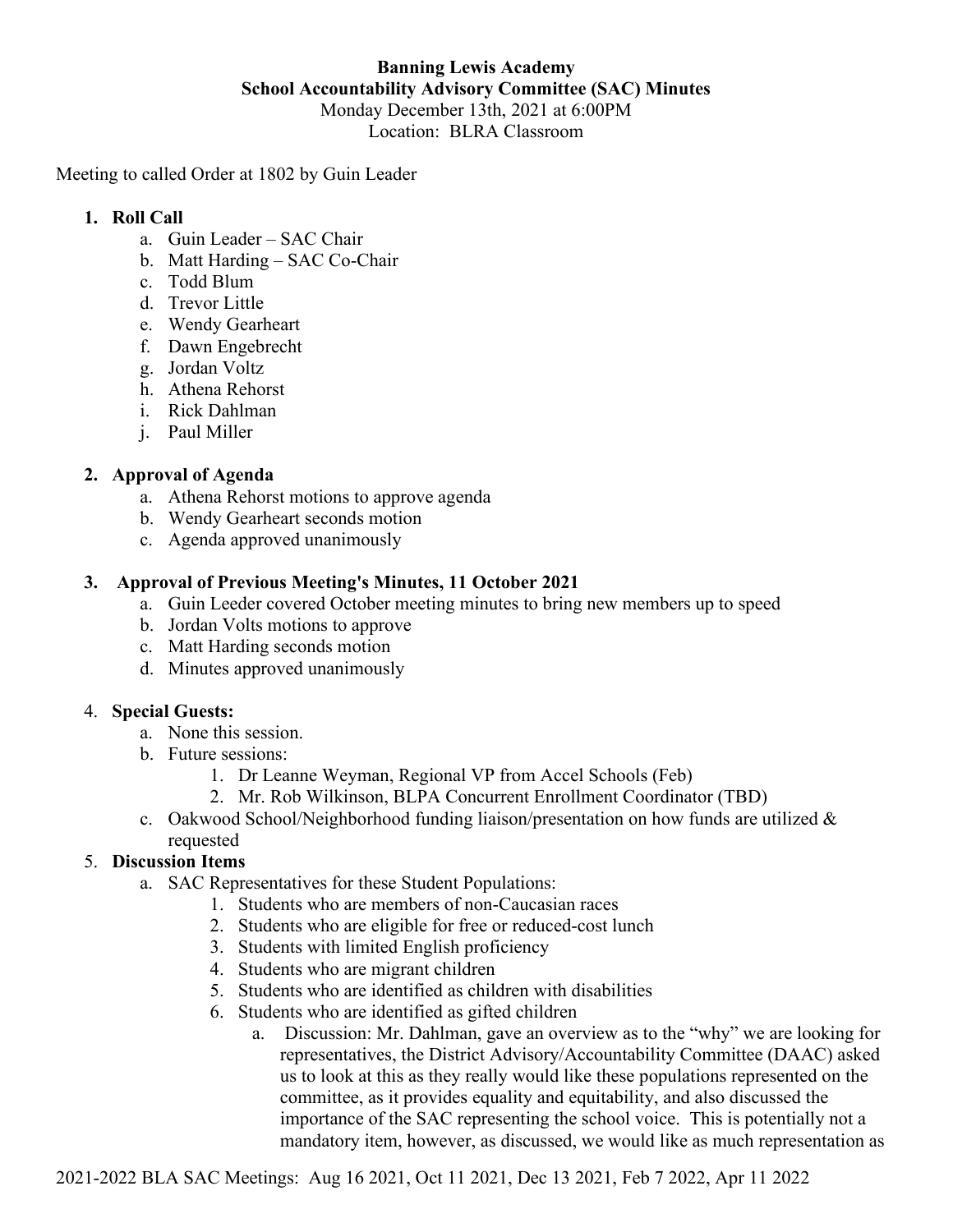possible. Having more members is very beneficial. Some of the questions asked were what would duties entail? Response was this is really to bring awareness to items that could potentially be overlooked.

- b. Action: We should report back that we are not comfortable identifying specific members, however, we will send out correspondence to the community expressing our desire to have individuals representing the identified student populations. We will type up this in various languages as well utilizing D49 provided services. Additionally, we meet the state requirements for the committee.
- 5.2. Elect a SAC Secretary (previous Secretary departed)
	- a. Matt Harding nominates Todd Blum
	- b. Athena Rehorst seconds the nomination
	- c. The vote was unanimous for Todd Blum to be nominated as the SAC Secretary.
- 5.3. Financial Areas of Emphasis (our SAC recommended budget priorities for the next year)
	- a. Due to the District Accountability Advisory Committee (DAAC) in Jan or Feb 2022
		- 1. The DAAC directs the SACs to review our priories (3-5 items) to see what all the schools have in common. As the DAAC looks across the district and sees trends, they now have an idea how they spend some discretionary funds. This helps to benefit multiple schools with a smaller number (relatively speaking).
		- 2. Items were discussed and the committee voted/ranked, the below items (scores for final rankings in parenthesis's next to each subject).
			- A. Technology (5)
				- i. New projectors/smart projectors
				- ii. Student computer upgrades
			- B. Building Additions (13)
				- i. Identify areas to grow campus
				- ii. Land across from prep could it be repurposed to support the Prep (auditorium/multipurpose area/drama/music)
				- iii. Second story at the ranch
				- iv. What is holding us back from growth? What is criteria to open another campus. Or to add any addition.
				- v. How are Oakwood Home Funds utilized? Foundation future?
				- vi. Contact information for
			- C. Staff Retention (38)
				- i. Bonuses
				- ii. Increase base salary
				- iii. Continued funding of teacher positions
				- iv. Contract days/length of days
			- D. Safety and Security (35)
				- i. Personnel
				- ii. Equipment Upgrades/building improvements
				- iii. Target Hardening
			- E. Curriculum (15)
				- i. Research vetted curriculum for HS Science/Math; MS Science
			- F. Culture Building (44)
				- i. Capturing Kids hearts
				- ii. Collective efficacity
				- iii. Classroom Management
				- iv. Culture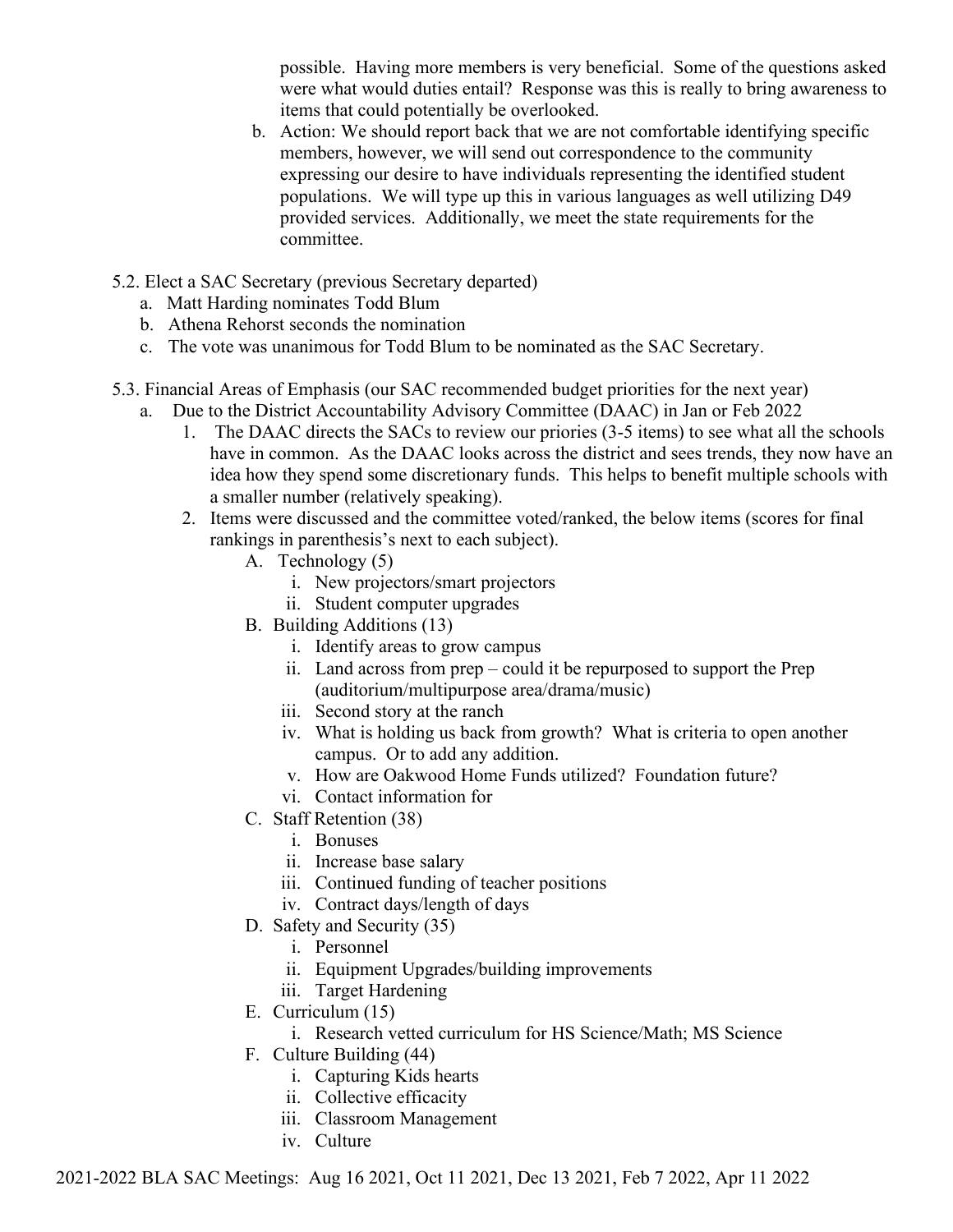- b. Forms the basis of our review of the BLA budget and recommendations to the Board
- c. Discussion led to idea to form sub-committee on security for both BLRA/BLPA
	- 1. Mr. Paul Miller made motion to form school security sub-committee
	- 2. Guin Leeder seconded the motion
	- 3. The vote was unanimously approved

5.4. Assign subcommittee to develop, plan, and conduct stakeholder surveys (e.g., parents, teachers, students)

- a. Determine topics and annual plan or schedule
- b. Determine structure and platform of survey
- d. Topics and questions to be asked (e.g., communications, parent engagement, culture)
	- 1. Safety & Security
	- 2. Culture
	- 3. Student Survey
- b. Actions: Create survey, conduct survey, analyze results, report to SAC, admin, community.
- c. Desired result: Report to admin, SAC no later than last SAC in April
	- 1. Discussion to form committee on surveys to discuss what is important, what is most important, what is right/wrong
		- A. Athena Rehorst will be our lead
		- B. Matt Harding motions to create a survey sub-committee w/Ms. Rehorst as Lead
		- C. Paul Miller Seconds the motion
		- D. The vote was unanimously approved

5.5. SAC Communications - what platforms and pages will SAC use?

- a. Website should have as much info as possible all official communication should be here
- b. Need to create an area to submit a question
	- 1. Ask for a BLA SAC e-mail account with access for admin + elected positions

c. How to utilize social media to get the word out – work with Admin to announce/inform via official school social media accounts– Mrs. Harding

- d. Booth at Recruitment nights Roundups, Open Houses, etc
- e. SAC Flyer at Town Hall
- f. Need to add SAC meetings to BLA Homepage Calendar of Events
- 5.6. Notes from December DAAC Meeting (Guin Leeder)
	- a. Updates on security actions taken
	- b. School board member (Rick van Wieren) spoke, remarked that this will be a year of change.

c. Discussion on zones (all charters are under iConnect zone), this time was Sand Creek zone and Falcon zone– discussed budget, Guin Leeder feels we should review our budget lines to see if we match how zones allocate 80-85% to personnel costs (salary, bonus, benefits). Sand Creek spending approx. \$135/student on building costs. How does BLA compare? Sand Creek Surveys – family satisfaction, family engagement, employee engagement. Falcon Zone discussed HS "pathways" career program.

- e. DAAC has multiple sub-committees our members can engage in, may convene a future SAC Chair meeting and training for principals/admin on how SACs can be setup and run.
- f. D49 November Election updates and school protocols
- g. Andy Franco briefed charter application process for schools/school feedback our school received DAAC charter review in Oct 21, report out in January and this SAC will seek to review it and identify areas to engage.